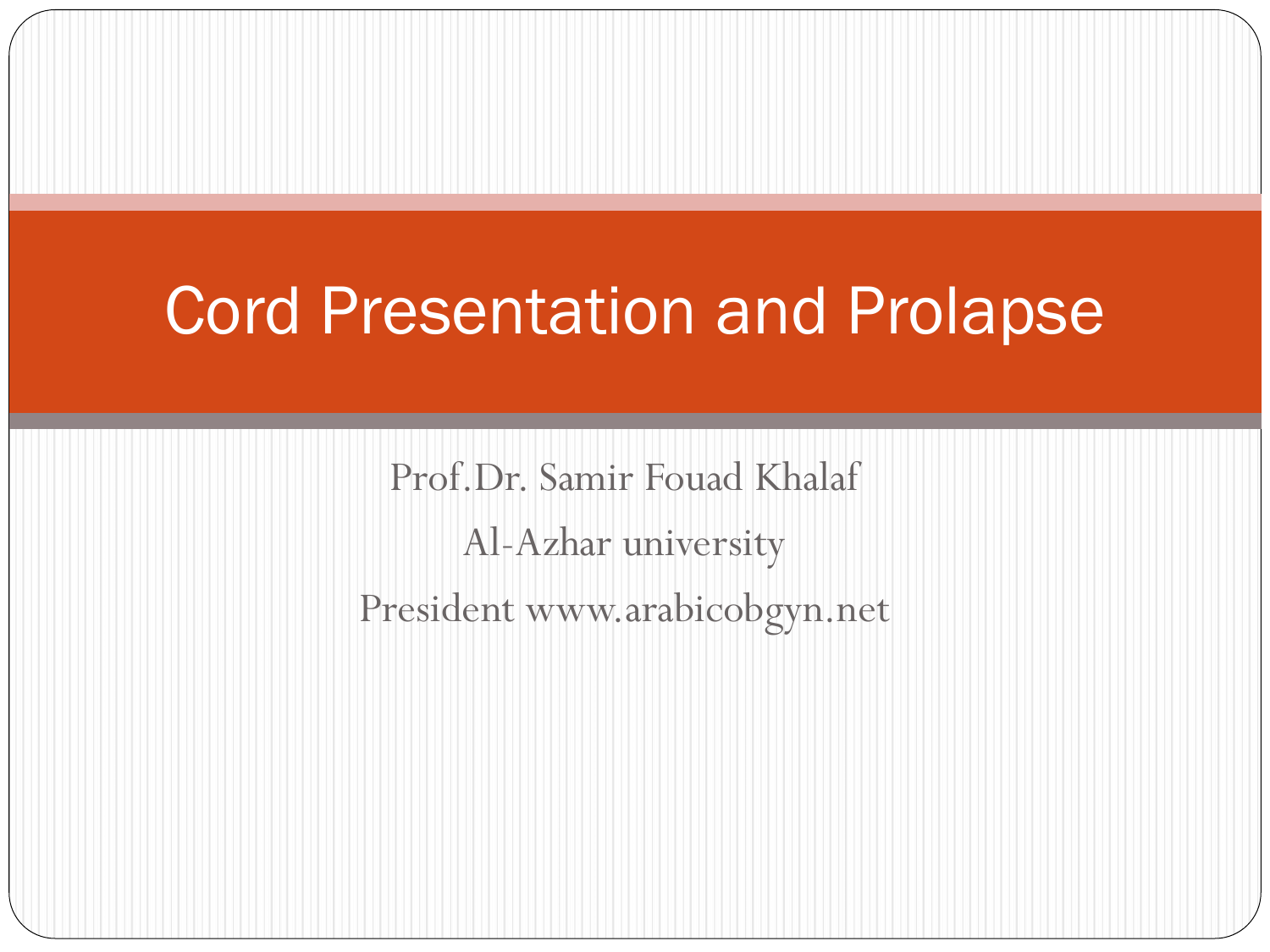### Cord Length

- The length of the umbilical cord varies from no cord (achordia) to 300 cm, with diameters up to 3 cm.
- Umbilical cords are helical in nature, with as many as 380 helices.
- An average umbilical cord is 55 cm long, with a diameter of 1-2 cm and 11 helices.<sup>1</sup>
- For unknown reasons, most cords coil to the left.<sup>2</sup>
- About 5% of cords are shorter than 35 cm, and another 5% are longer than 80 cm.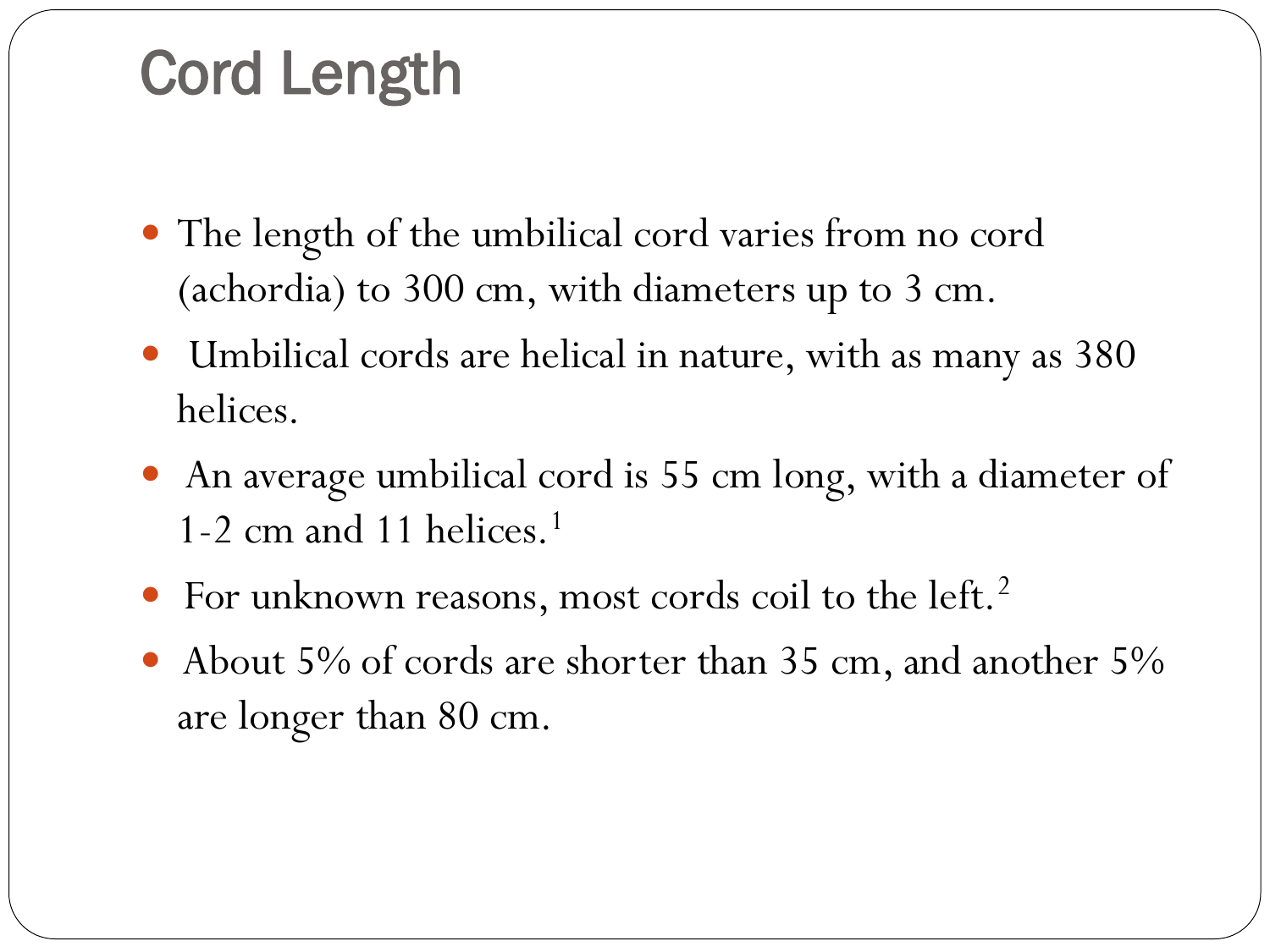# **Definitions**

- **In both conditions a loop of the cord is below the presenting part.**
- **The difference is in the condition of the membranes; if intact it is cord presentation and if ruptured it is cord prolapse.**
- **Incidence 0.6% of deliveries, 5-10% in cases with incomplete breech**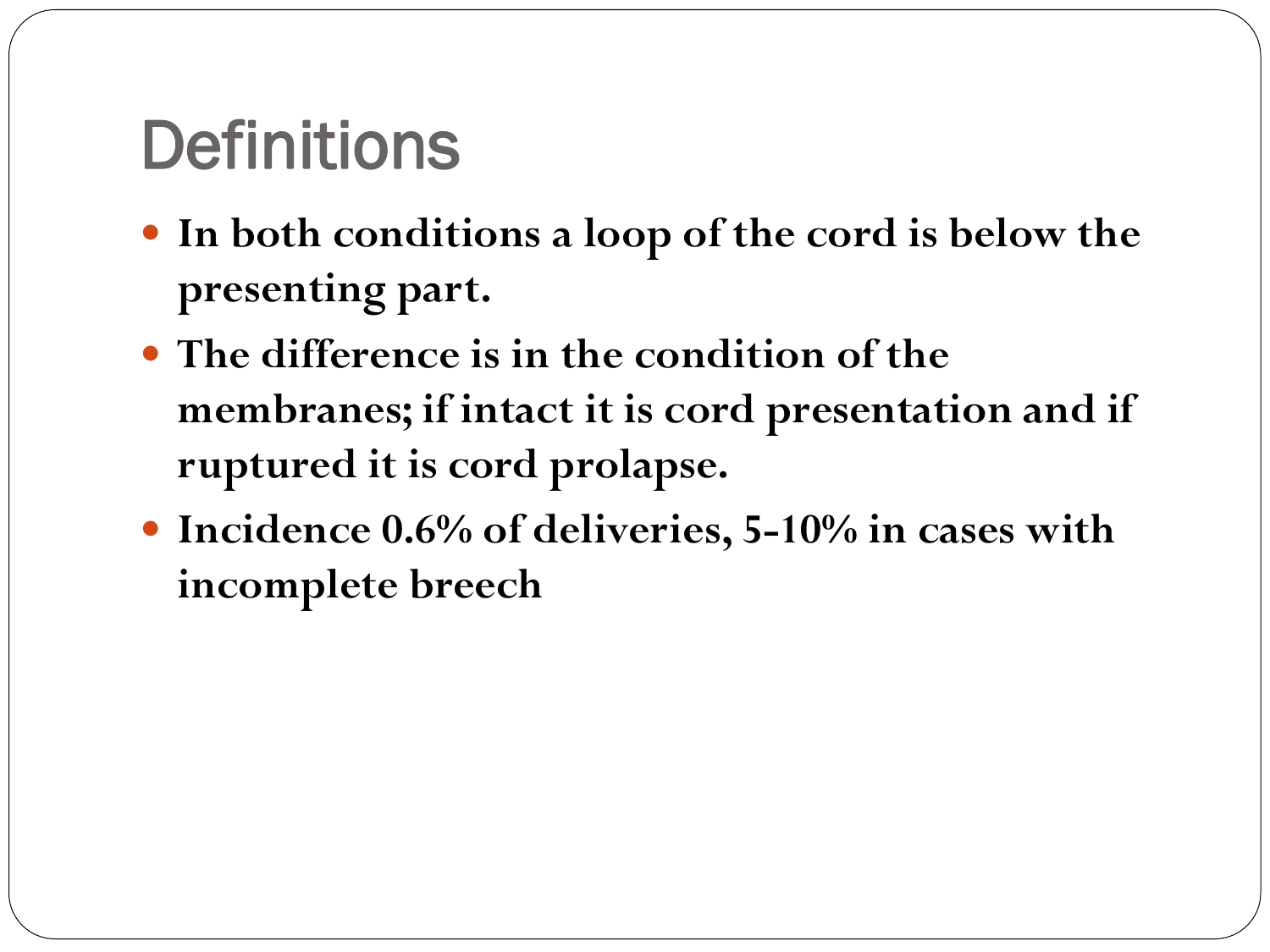### Etiology &Predisposing Factors

- **The presenting part is not fitting in the lower uterine segment due to:**
- **(A) Fetal causes**:
- **1- Malpresentations : e.g. complete or footling breech, transverse and oblique lie.**
- **2- Prematurity.**
- **3- Anencephaly.**
- **4- Polyhydramnios.**
- **5- Multiple pregnancy.**
- **(B) Maternal causes:**
- **1- Contracted pelvis.**
- **2- Pelvic tumours.**

### Etiology **Predisposing factors**

- **1- Placenta praevia.**
- **2- Long cord.**
- **3- Sudden rupture of membranes in polyhydramnios.**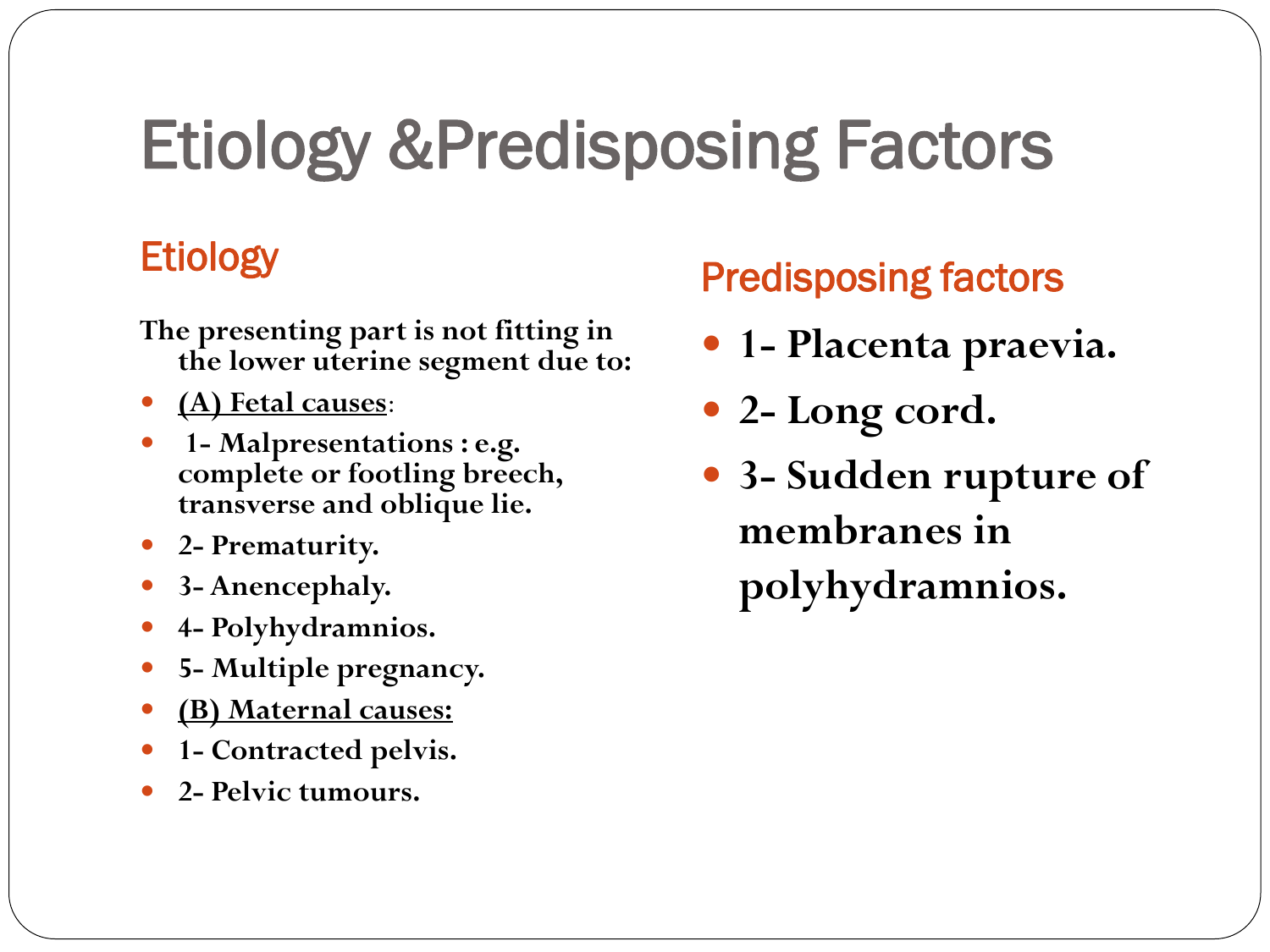# **Diagnosis**

- **- It is diagnosed by vaginal examination .**
- **If the cord is prolapsed it is necessary to detect whether it is pulsating i.e. living fetus or not i.e. dead fetus but this should be documented by auscultating the FHS.**
- During the course of labor, fetal bradycardia may indicate compression of a prolapsed cord, which should be ruled out with a vaginal examination.
- **- Ultrasound: occasionally can diagnose cord presentation.** Loops of cord in front of the presenting part can be visualized using color Doppler studies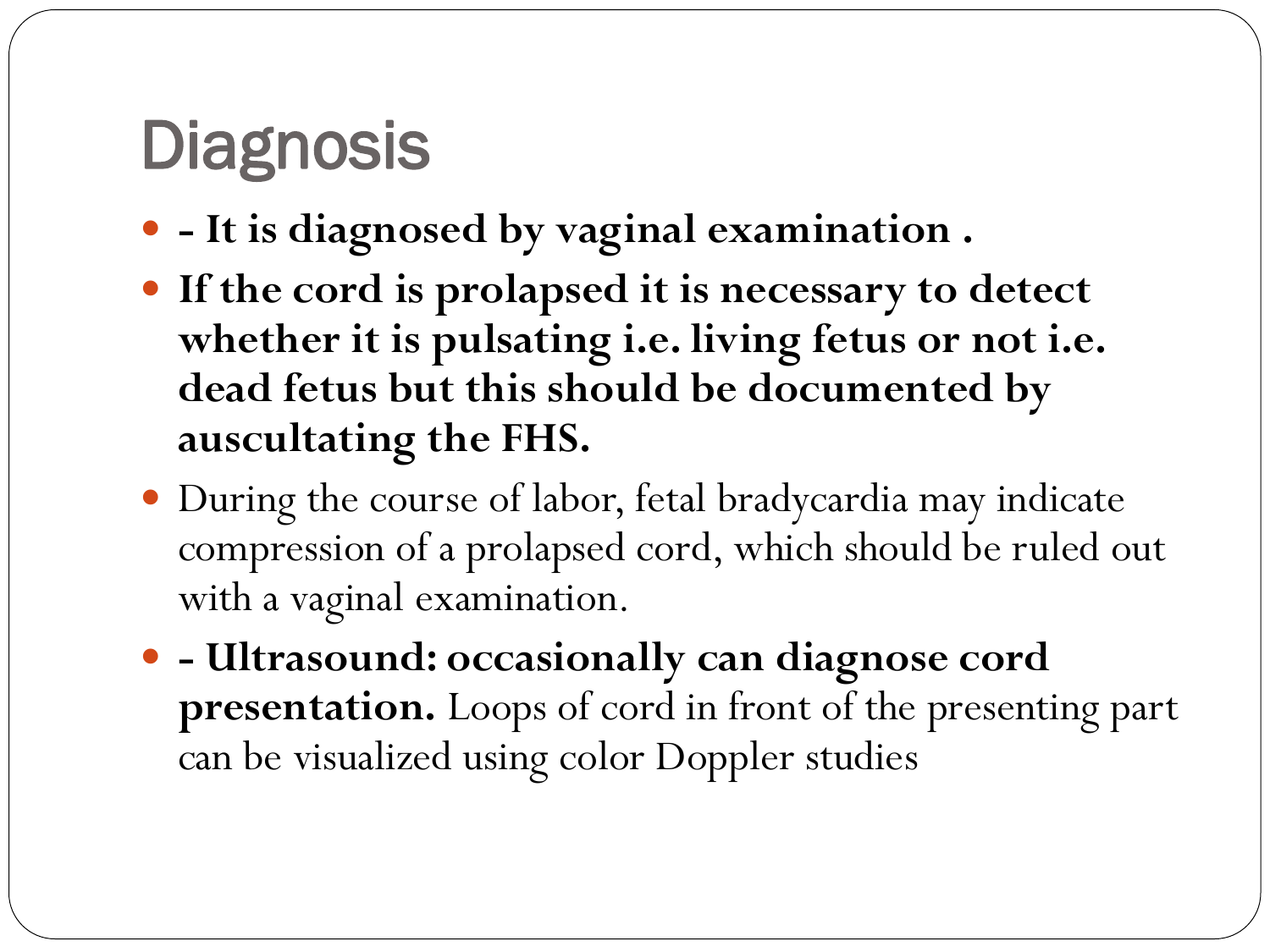### Management

- **) Cord presentation**:
- **Caesarean section: for contracted pelvis.**
- **In other conditions the treatment depends upon the degree of cervical dilatation:**
- **i) Partially dilated cervix : prevent rupture of membranes as long as possible by:**
- **- putting the patient in trendlenberg position,**
- **- avoiding high enema,**
- **- avoiding repeated vaginal examination.**
- **-When the cervix is fully dilated manage as mentioned later .**
- **ii) Fully dilated cervix: the fetus should be delivered immediately by:**
- **- Rupture of the membranes and forceps delivery : in engaged vertex presentation.**
- **- Rupture of the membranes and breech extraction: in breech presentation.**
- **- Rupture of the membranes + internal podalic version + breech extraction : may be tried in transverse lie otherwise,**
- **- Caesarean section : is indicated as well as for non-engaged vertex and other cephalic malpresentations**.